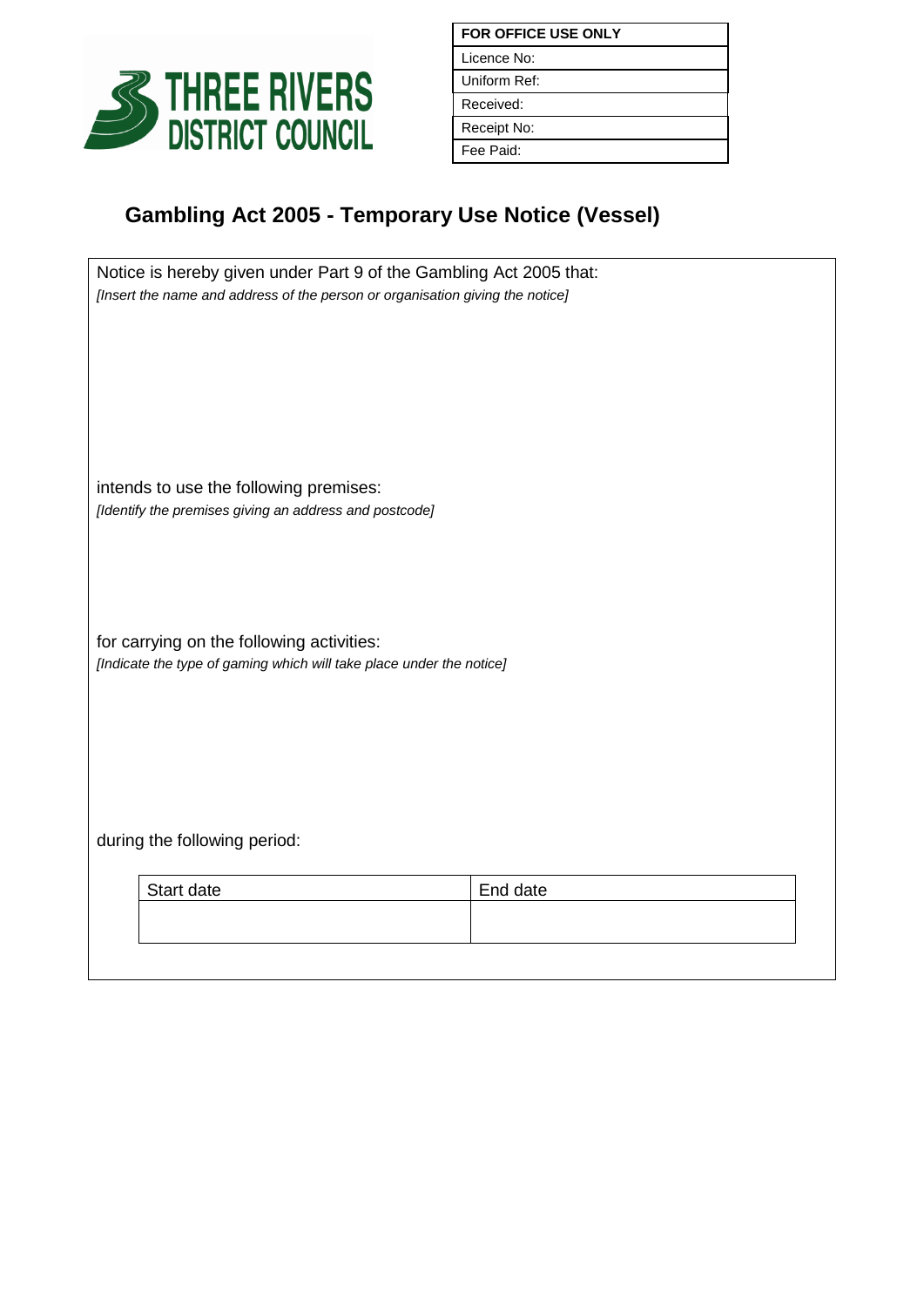| <b>Additional information</b> |  |
|-------------------------------|--|
|-------------------------------|--|

1. Please give the country in which the vessel is registered:

2(a) Please give the place in the licensing authority's area at which the vessel is situated or moored: *[Give an address with postcode if available]*

2(b) Please confirm by ticking or checking the appropriate box whether the place stated in question 2(a) is:

- (I) a fixed place in or on water at which the vessel is situated; or  $\perp$
- (II) a place at which the vessel is permanently moored; or
- (III) a place at which the vessel is habitually moored; or
- (IV) In any other case, a place at which the vessel is moored or is likely to be moored, or a place in the United Kingdom nearest to any place at which a vessel is or is likely to be, while activities are carried on in the vessel in reliance on this notice.

2(c) Where either sub-paragraph (iii) or (iv) of question 2(b) have been ticked or checked, please indicate all the places where the vessel will be during the whole of the period of time covered by the notice.

3. Please describe the nature of the event which is to take place (including the number of persons who are expected to participate in the event):

4. Please indicate whether the activities to be authorised by the notice are to take place only in a part of the vessel; and, if so, please include a description of the part in which the activities are taking place and its location within the vessel:

5. Please give for each day of the period of the notice the times when activities are to begin and end.

| Date | Start time (hh:mm) |  | Finish time (hh:mm) |  |
|------|--------------------|--|---------------------|--|
|      |                    |  |                     |  |
|      |                    |  |                     |  |
|      |                    |  |                     |  |
|      |                    |  |                     |  |
|      |                    |  |                     |  |
|      |                    |  |                     |  |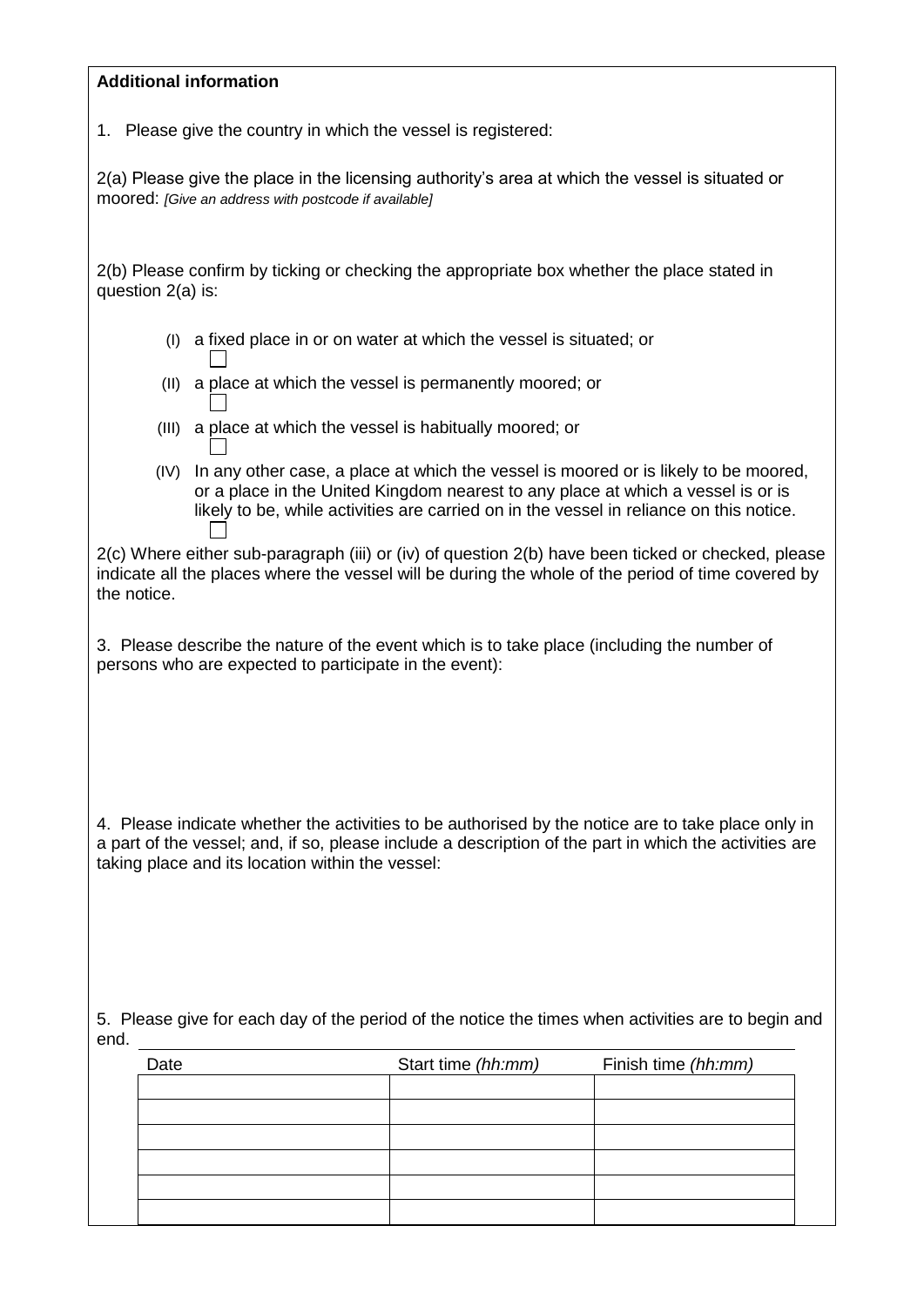| to be used under the notice", and attached to the notice.]                                                                                                                  |            | [Use additional sheets if necessary. These should be headed "Additional information about times when premises are    |  |  |
|-----------------------------------------------------------------------------------------------------------------------------------------------------------------------------|------------|----------------------------------------------------------------------------------------------------------------------|--|--|
| 6. Please give the operating licence number of the person or organisation giving the notice:                                                                                |            |                                                                                                                      |  |  |
|                                                                                                                                                                             |            |                                                                                                                      |  |  |
|                                                                                                                                                                             |            | 7(a) Please give the name of a person who is responsible for the conduct of the event to which                       |  |  |
| the notice relates, and who will be available to be contacted during the course of the event:                                                                               |            |                                                                                                                      |  |  |
|                                                                                                                                                                             |            |                                                                                                                      |  |  |
| 7(b) Please specify that person's role or title in connection with the event:                                                                                               |            |                                                                                                                      |  |  |
|                                                                                                                                                                             |            |                                                                                                                      |  |  |
| taking place:                                                                                                                                                               |            | 7(c) Please give a telephone number at which that person can be contacted when the event is                          |  |  |
|                                                                                                                                                                             |            | 8(a) Have any activities taken place, or will any activities take place, on the premises under any                   |  |  |
| specified in this notice?                                                                                                                                                   |            | other temporary use notice during the period of 12 months ending on the last day of the period                       |  |  |
| $8(b)$ Where the answer to question $6(a)$ is "yes", give the dates on which such activities have                                                                           | Yes $\Box$ | $No$ $\Box$                                                                                                          |  |  |
| taken or will take place:                                                                                                                                                   |            |                                                                                                                      |  |  |
| Date                                                                                                                                                                        | End date   | Number of days                                                                                                       |  |  |
|                                                                                                                                                                             |            |                                                                                                                      |  |  |
|                                                                                                                                                                             |            |                                                                                                                      |  |  |
|                                                                                                                                                                             |            |                                                                                                                      |  |  |
|                                                                                                                                                                             |            |                                                                                                                      |  |  |
|                                                                                                                                                                             |            |                                                                                                                      |  |  |
| attached to the notice.]                                                                                                                                                    |            | [Use additional sheets if necessary. These should be headed "Additional information on previous notice periods", and |  |  |
| This notice is given on:                                                                                                                                                    |            |                                                                                                                      |  |  |
| [Specify the date on which the notice is given. This is the date on which it is sent or delivered to the licensing<br>authority.]                                           |            |                                                                                                                      |  |  |
| Declarations and Checklist (please tick or check)<br>I confirm that, to the best of my knowledge, the information contained in this notice is                               |            |                                                                                                                      |  |  |
| true. I understand that it is an offence under section 342 of the Gambling Act 2005<br>without reasonable excuse to give information which is false or misleading in, or in |            |                                                                                                                      |  |  |
| relation to, this notice. [                                                                                                                                                 |            |                                                                                                                      |  |  |
| <b>Checklist:</b>                                                                                                                                                           |            | The date on which this notice is given is more than 3 months before the date on which                                |  |  |
| the activities to which this notice relates are due to start                                                                                                                |            |                                                                                                                      |  |  |
| Payment of the appropriate fee has been made $\Box$<br>٠                                                                                                                    |            | I understand that premises cannot be used under temporary use notices for more than                                  |  |  |
| being exceeded                                                                                                                                                              |            | 21 days in any 12 month period. I confirm that the notice will not lead to this limit                                |  |  |
| $\bullet$                                                                                                                                                                   |            | I understand that each of the following persons and organisations must be given a                                    |  |  |
| copy of the notice and that they must receive it no later than 6 days after the date on<br>which it is sent or delivered to the licensing authority:                        |            |                                                                                                                      |  |  |